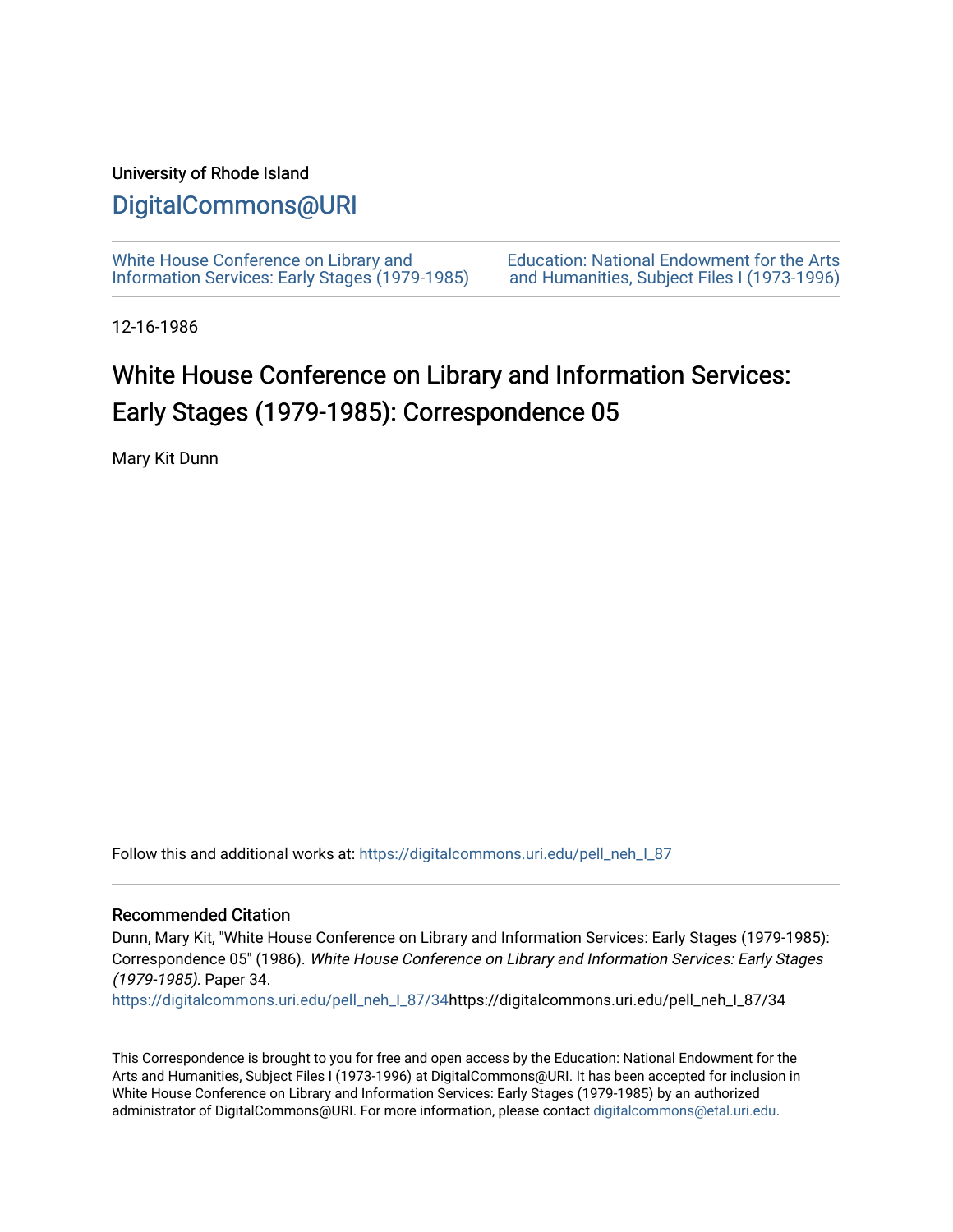

16 December 1986

/

- TO Association Executive Directors and Other Supporters of the White House Conference on Library and Information<br>Services Services  $\mathcal{V}_{\mathbf{a}}$  is  $\mathcal{V}_{\mathbf{a}}$  if  $\mathcal{V}_{\mathbf{b}}$  and  $\mathcal{V}_{\mathbf{a}}$ Directors and Other Supporters of<br>rence on Library and Information<br>Mally Lit Wurn
- FROM: Mary Kit Dunn, Chair WHCLIST (White House Conference $\ell$ on Library Services Taskforce}
- RE Establishment of an Association Network to Work Toward WHCLIS II

It appears probable that legislation authorizing the President to call a Second White House Conference on Library and tnformation Services will be reintroduced early in the 100th Congress, sometime after the first of the year. The goal is to get this bill passed so it can be on the President's desk for signature during National Library Week, April 5-11. WHCLIST, at its recent Phoenix meeting, agreed to become the catalyst for encouraging organizations to begin thinking about communication channels and activities within their groups.

Enclosed are two fact sheets prepared by Eileen Cooke, Director of the American Library Association's Washington Office, which describes l} the impact of the first White House Conference in 1979, and 2} preliminary plans for WHCLIS II which were drawn up by a design group appointed by. the National Commission on Libraries and Information Science and chaired by Bill Asp.

Please note that the recommended themes for the second conference are:

Library and Information Services for: productivity, for literacy and for democracy.

It is important that the professional associations be involved in the White House Conference process from the "ground floor." We suggest that it would be helpful and timely for your association to now: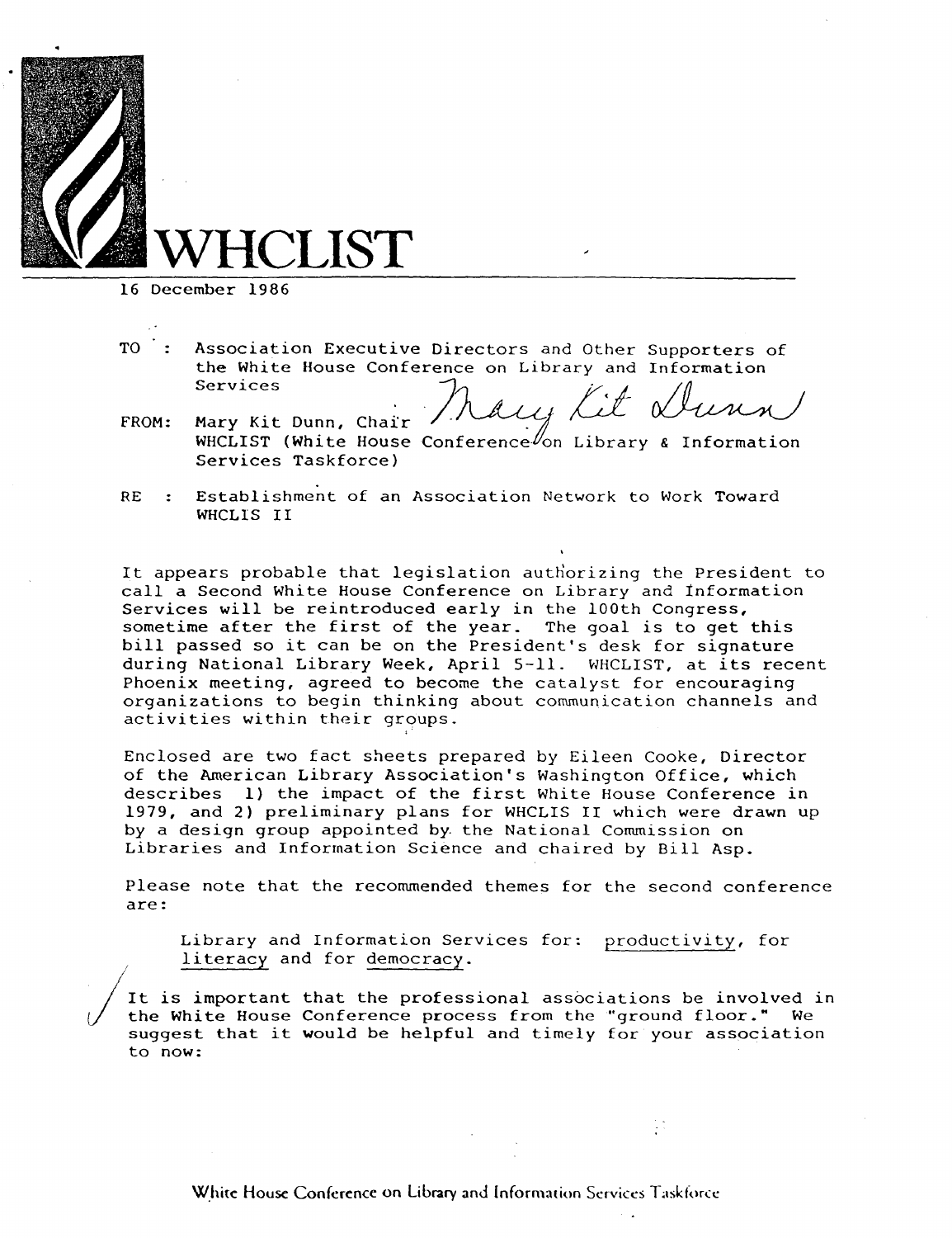#### Page 2

- 1. Appoint a person as liaison to receive information and communicate *it* to the appropriate members of your group.
- 2. Establish a special committee/taskforce to begin discussing possible programs, publications, etc., for your group to use *in* preparing for WHCLIS II. A suggested charge to this committee might be:

Monitor current information on the first White House Conference results and planning for the second conference; identify and promote activities and publications needed to prepare for the White House Conference, including statistics; cooperate with legislative efforts to secure passage of authorizing legislation, if desired by the group.

- 3. If you have not yet done so, pass a resolution of support for WHCLIS II and forward it immediately to WHCLIST. We are collecting all association resolutions.
- 4. Plan a future program to focus on what your members feel should be addressed by the White House Conference, and how your group's goals fit under one or more of the White House Conference themes. WHCLIST will provide speakers, if requested.

We have prepared this request for information on the enclosed form, which we ask you fill out as soon as possible and return to WHCLIST at:

> 1700 East Las Olas Boulevard Suite 100 Fort Lauderdale, FL 33301

> > $\ddot{i}$

Enclosures: Impact of WHCLIS I Summary of Plans for WHCLIS II Response form

MAHR/cwr/001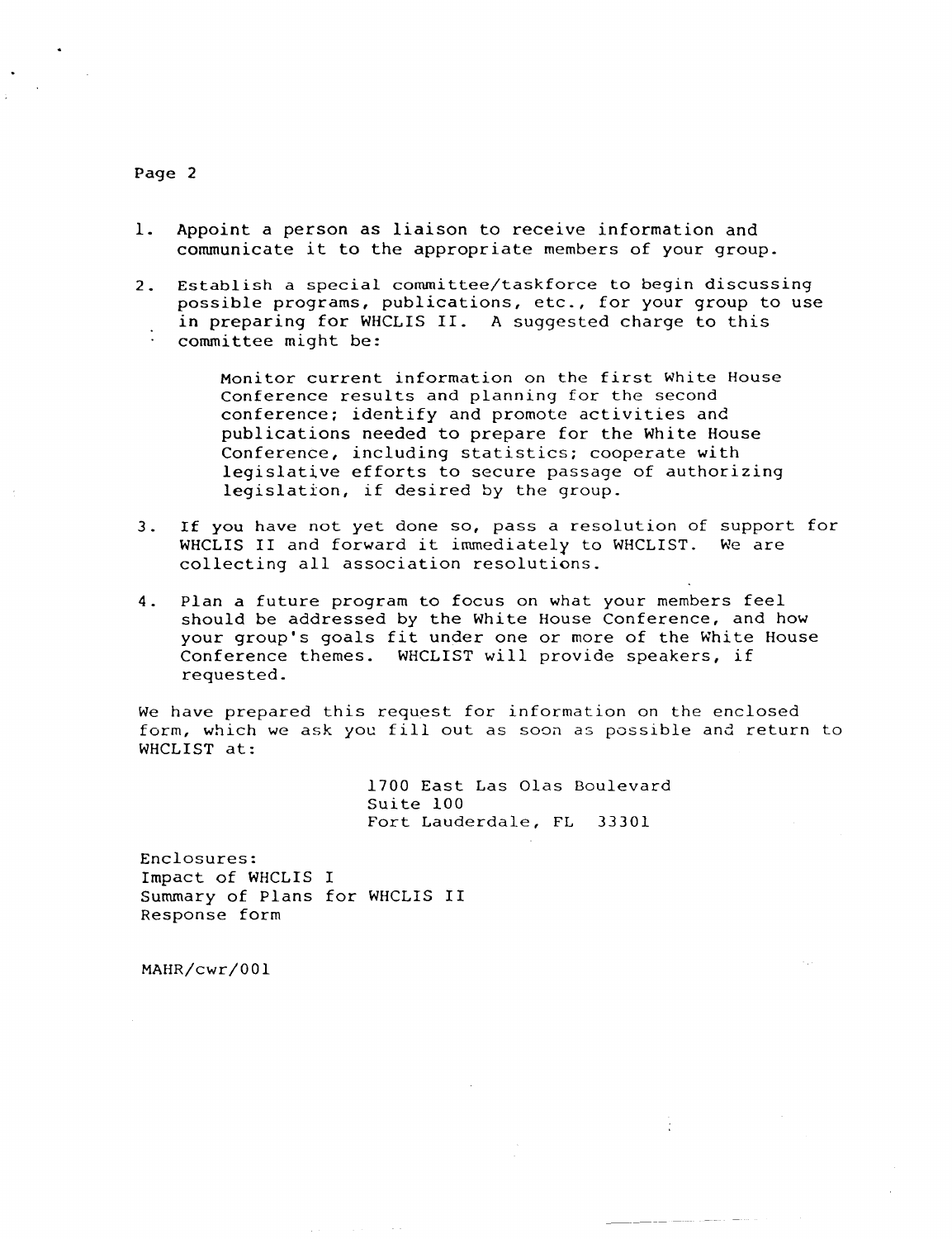## ASSOCIATION RESPONSE **FORM**

| Association:                                                                                                                                                                                               |  |                                            |         |
|------------------------------------------------------------------------------------------------------------------------------------------------------------------------------------------------------------|--|--------------------------------------------|---------|
| Liaison to WHCLIST:                                                                                                                                                                                        |  | Name:<br>Address:<br>City:<br>Phone: $(o)$ | (h)     |
| Committee Taskforce Formed                                                                                                                                                                                 |  |                                            |         |
| Name of Taskforce:                                                                                                                                                                                         |  |                                            |         |
| Name of Chair (if different from above):                                                                                                                                                                   |  |                                            |         |
| Address of Chair (if different from above):                                                                                                                                                                |  |                                            |         |
| (h)<br>Telephone: (o)<br>$\mathcal{L} = \mathcal{L} \left( \mathcal{L} \right) = \mathcal{L} \left( \mathcal{L} \right) = \mathcal{L} \left( \mathcal{L} \right) = \mathcal{L} \left( \mathcal{L} \right)$ |  |                                            |         |
| Members names and addresses:                                                                                                                                                                               |  |                                            |         |
|                                                                                                                                                                                                            |  |                                            |         |
| Resolution Passed? (enclose copy)                                                                                                                                                                          |  |                                            |         |
| Willing to Help Legislative Effort?                                                                                                                                                                        |  |                                            |         |
| Program Planned for:                                                                                                                                                                                       |  | (Date)                                     | (Place) |
| WHCLIST Speaker(s) Needed?                                                                                                                                                                                 |  |                                            |         |

 $\ddot{\phantom{a}}$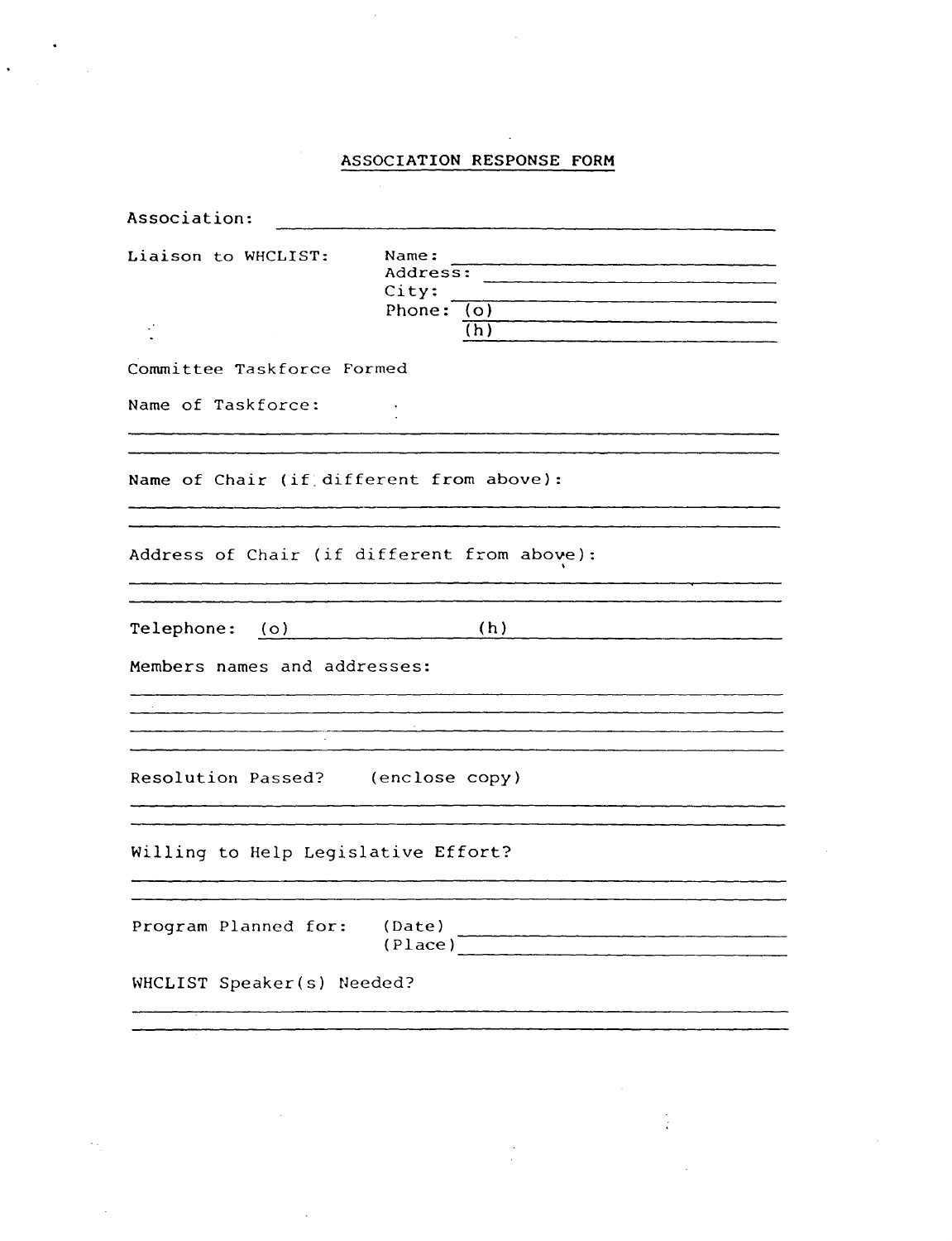#### **SUMMARY**

#### NCLIS White House Conference on Library and Information Services Preliminary Design Group Report

LEGISLATION: In April, 1985, identical resolutions (S.J. Res. 112 and H.J. Res. 244) vere introduced in the House and Senate, calling for a second White House Conference on Library and Information Services (WHCLIS) in 1989 by Sen. Claiborne Pell {D-RI) and Rep. William Ford (D-MI). National Commission on Libraries and Information Science (NCLIS) Chair Eleanor Hashim then appointed the WHCLIS Preliminary Design Group. Members are: William G. Asp, Design Group Chairman; from NCLIS, Gordon M. Ambach, Charles Benton (Ex Officio), Daniel Carter, Byron Leeds, Margaret Phelan and Mary Alice Reszetar, White House Conference Program Officer; from COSLA, Wayne Johnson, Patricia Klinck, Bridget Lamont and Joseph F. Shubert; from WHCLIST, Barbara Cooper, Bruce Daniels, Jule Shipman, Lotsee Smith and Amanda Williams; from Library of Congress, Robert Chartrand (Ex Officio).

The Design Group's report, accepted by NCLIS December 3. 1985, makes the following recommendations.

SCOPE AND FOCUS: The Design Group proposed three overarching themes for the 1989 WHC: library and information services for productivity, for literacy, and for democracy. These themes will enable the Conference to identify unmet needs, examine issues, and develop recommendations as called for in the pending legislation.

Productivity: Productivity in, the U.S. has slowed over the last decade. As a result, our advantage in world markets has been shaken and employment in many industries is affected. Knowledge, learning, information and skilled intelligence are the new raw materials of international commerce. Economists often cite two factors in productivity increases and decreases: investment in technology (equipment, facilities, process) and investment in human resources (knowledge and development of workers' skills and capabilities). Increased employment is a key part of economic growth and the stability of the economy.

Libraries are information agencies in an information society. They are indispensable to the economic well-being of our nation. Research and development depends upon access to information. Libraries are needed by industries, business and government as they deal with the need to increase productivity and adapt to new technology. Business, science and technology sections of public and university libraries every day provide technical reports, international trade information, economic data, federal standards and specifications, copies of patents, and other information needed for business and industrial purposes. Small businesses, an increasingly significant part of our economy, need library services because they cannot afford extensive in-house information resources or massive retraining programs.

Literacy: Illiteracy constitutes a national crisis. Some 27 million persons, or one-fifth of the adult population, are unable to read beyond a fifth grade level. These Americans are functionally illiterate---unable to complete an application form, write a check, address an envelope, help their children with homework, or read a warning sign. At the same time, the changing nature of many jobs and a more complex society demands higher levels of reading and vriting ability. Young people join the ranks of the reading handicapped every day.

Libraries play a role in developing and expanding literacy. They provide materials and space, for educators, tutors and students. Literacy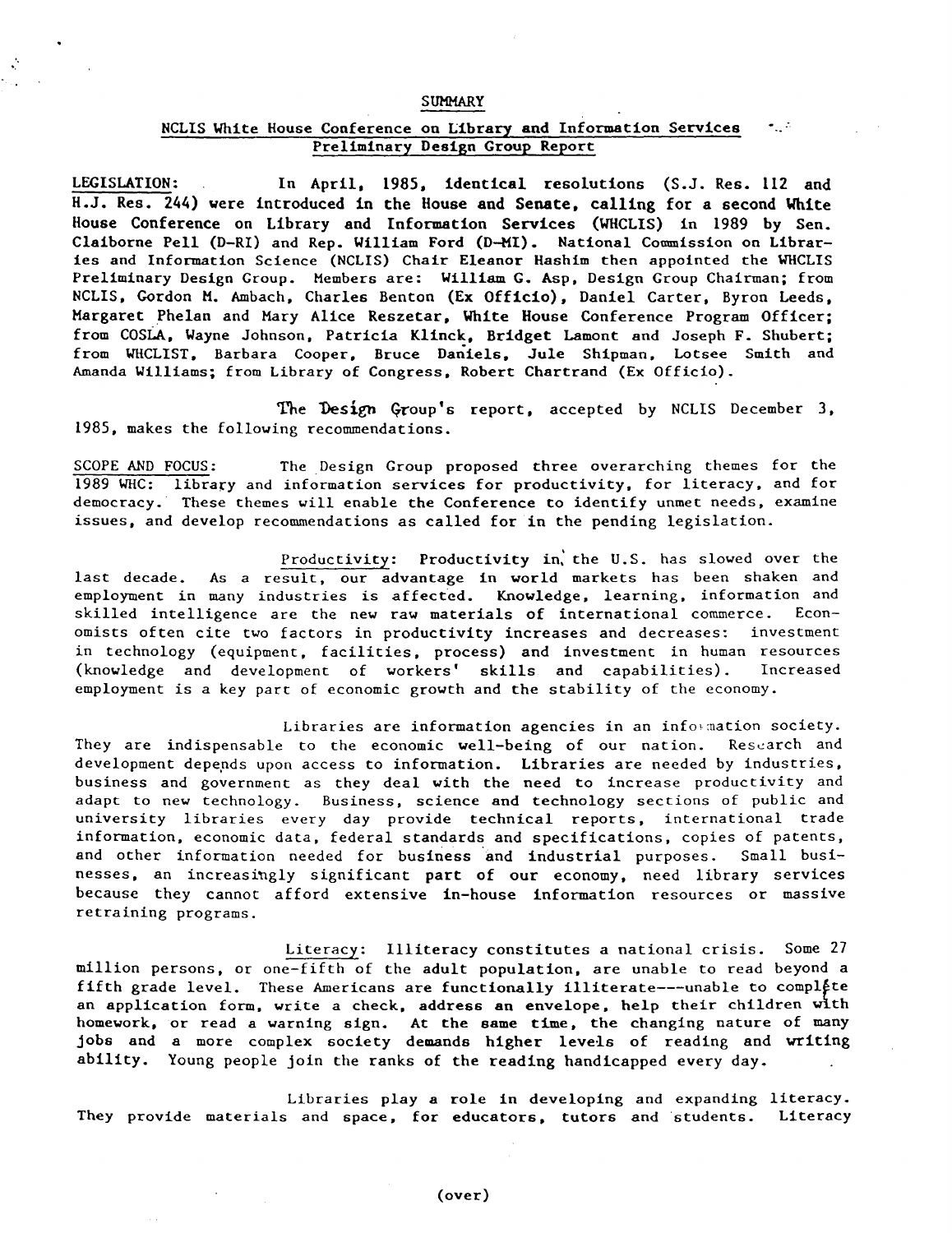programs can involve all types of libraries---school, academic, public, institution. special and Native American.

..

In a society that daily becomes more information-oriented and more economically dependent on the effective use of knowledge, the ability to find and use information is a fundamental skill. Productive, literate citizens must have the ability to sort through bodies of information, find what is needed and use it to solve problems.

Democracy: Like business, government at local, state and federal levels is part of today's complicated information society. More than ever before. information is a crucial resource in a democratic society. Information is the resource upon which electors make their decisions, and upon which elected and appointed officials and their staffs make· decisions that affect those governed. Personnel and government decision making is being altered by technology, social change, and a rethinking of federal and state responsibilities. As ·changes take place in the federal government, more is expected of state and local governments. Government decision making is not the sole responsibility of elected or paid officials; a democratic society depends upon the informed participation of its people.

ADVISORY COMMIITEE: While the Conference is held under the auspices of NCLIS, the 30-person White House Conference Advisory Committee proposed in the legislation has responsibility for planning and conducting the Conference. Eight members are appointed by the NCLIS Chair, ten by the President, five by the Speaker of the House (no more than three Representatives), and five by the President pro tempore of the Senate (no more than three Senators). The Secretary of Education and the Librarian of Congress would be Advisory Committee members.

STATE PARTICIPATION: Based on the experience of WHCLIS I, the pending legislation should be amended to allow maximum flexibility in designing state and regional pre-conferences. Some areas may prefer to participate in multi-state activities. Timeliness is important; pre-WHC activities should be held as close in time as possible to the national event. Technology, especially teleconferencing and computer networking, should be utilized for cost-effective, pre-conference activities and as a medium for training delegates.

STAFFING: The Conference needs a core full-time staff but additional staff might be on detail or loan from other sources.

FINANCING: The Design Group identified three alternatives: l) federal appropriations, 2) a combination of federal, state and private sources, or 3) funding entirely from the private sector. (Rep. Bill Ford (D-Ml}, Chairman of the House Postsecondary Education Subcommittee, asked at the library oversight hearing held April 8, 1986, what WHCLIS II would cost. The response was that it would not be much more than the '79 WHC (\$3.5 million), perhaps about \$5 million, with additional private and other support.]

SCHEDULING: The Design Group proposed a detailed timeline, from fall of 1985 through the post-conference formation of the Task Force to identify and plan implementation. (About one-fourth of the House and Senate have, so far, co-sponsored the pending legislation, but time is running short if the measures are to be passed in the 99th Congress.)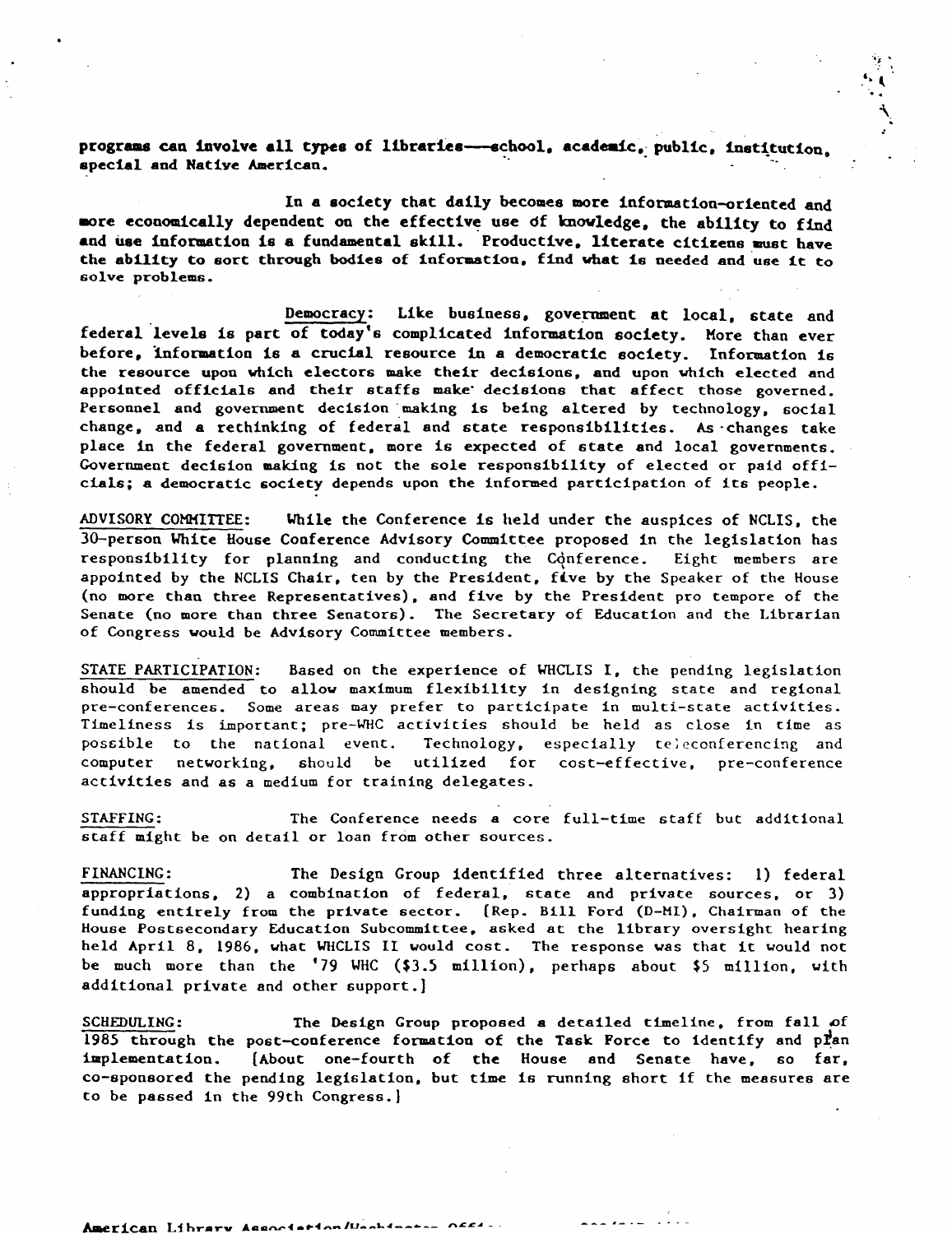#### IMPACT OF FIRST

!.

## WHITE HOUSE CONFERENCE ON LIBRARY AND INFORMATION SERVICES. Washington, D.C., November 15-19, 1979

PARTICIPANTS: This historic conference brought together over 900 delegates representing more than 100,000 people who participated at the state and local level in 58 pre-conferences in the states, territories and the District of Columbia. By law, two-thirds of the delegates were interested citizens, while one-third were librarians and library trustees.

A fonuula reflecting each state• s total representation in Congress was used to determine the number of delegates selected by each pre-conference. The delegates, a broad cross section of American society, were joined by an additional 3,000 observers. Consequently, WHCLIS had the largest attendance of any White House Conference in history.

ORIGINS: The original suggestion for such a conference was made in 1957 by Channing Bete, Sr., a library trustee from Greenfield, Massachusetts. He proposed the idea to a meeting of ALA's American Library Trustee Association in Kansas City, Kansas.

As a result of widespread public support, Congress passed a joint resolution authorizing the White House Conference in December 1974. This resolution was signed as PL 93-568 by President Ford on December 31, 1974. President Carter signed an appropriations bill in May 1977, which provided \$3.5 million to organize and conduct the conference under the direction of the National Commission on Libraries and Information Science.

RESULTS: Public Awareness - The most important, though intangible result of the first White House Conference was an increase in public awareness of libraries, and their impact on individuals, the economy and the nation.

Education Deoartment - The White House Conference influenced the internal organization of the Department of Education. When ED was established in 1980, an attempt to split the library programs among several departmental units was defeated, and a Deputy Assistant Secretary *"las* appointed to direct an Office of Libraries and Learning Technologies. Under the 1985 reorganization of ED, Dr. Anne Mathews was named Director of Library Programs of the Office of Educational Research and Improvement.

Federal Funding - As a direct result of the White House Conference recommendations on library networking and resource sharing, LSCA Title III (Interlibrary Cooperation) was increased 140 percent in one year, from \$5 to \$12 million in 1981. Despite the budget recommendations of the Administration, LSCA Ill has continued to receive increased appropriations, indicating strong support for a federal role in this area.

WHCLIST - The White House Conference on Library and Information Services Taskforce, an independent non-profit association, was formed by delegates after the conference in 1979. Composed of about half volunteers and half professional library people from every state and territory, the goal is to work for implementation of the resolutions passed at the conference. Publications include WHCLIST Annual Report from the States (and territories) and the 1985 Five Year Review of Progress Made Toward Implementation of the Resolutions Adopted at the 1979 White House Conference.